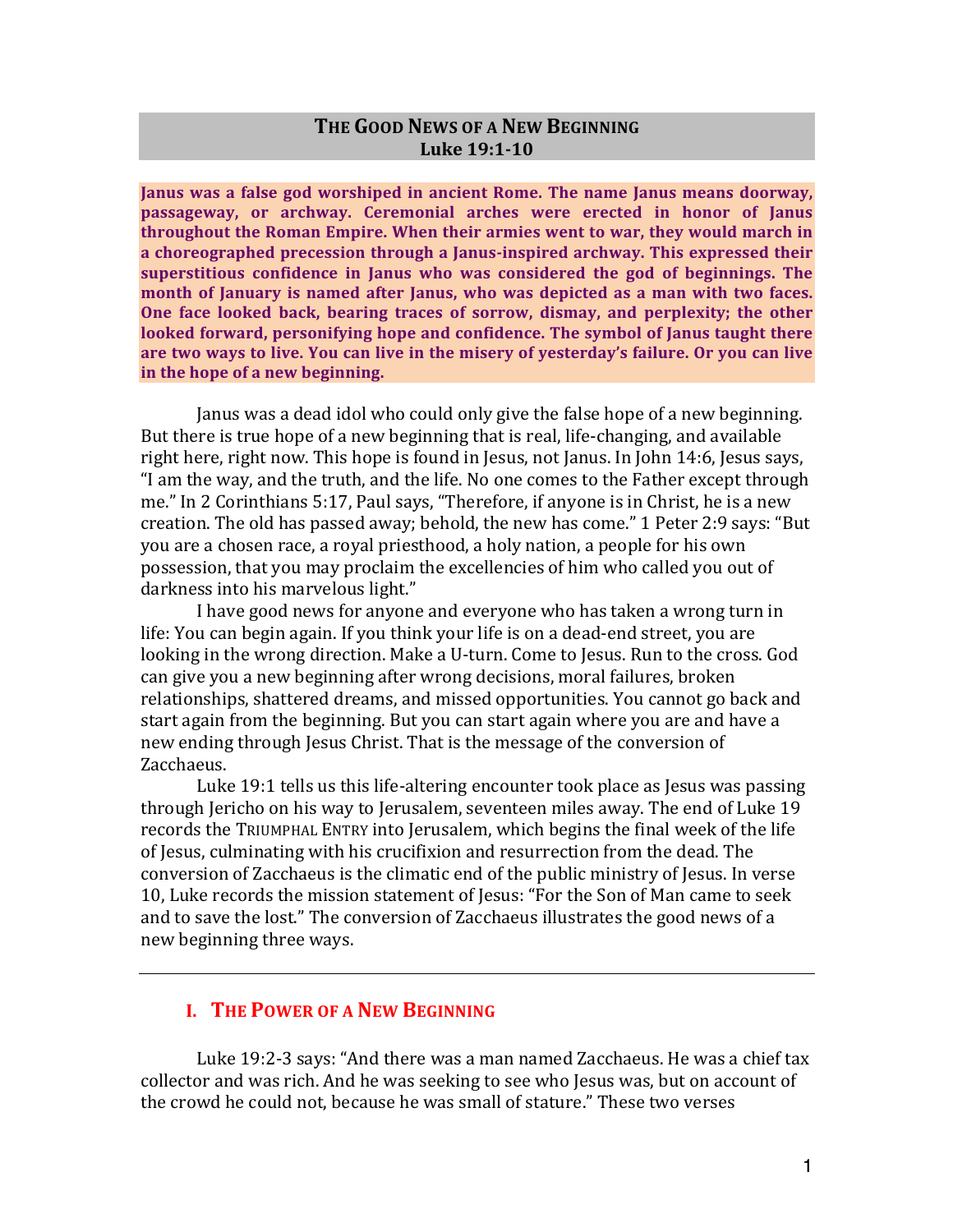introduce Zacchaeus. The name, "Zacchaeus," means pure or righteous. Zacchaeus apparently had devout parents who had great expectations that their son would lead a virtuous life. Zacchaeus was a great disappointment to his parents, because he was "a chief tax collector." Tax collectors were notoriously wicked for two reasons:  $(1)$  to partner with the Roman government in collecting taxes from other Jews was a betrayal of one's family, nation, and  $God$ ; and  $(2)$  the business of tax collecting was inherently corrupt. The only way to profit from tax collecting was through mafialike extortion that bribed the rich and muscled the poor.

Zacchaeus was a chief tax collector. He was not a street thug that did the crime. He was the godfather who kept his hands clean of the crime while keeping his hands on the dirty money. As a result, Zacchaeus was "rich." Yet verse 2 says he "was seeking to see who Jesus was." This statement reveals the neediness, emptiness, and lostness of Zacchaeus. He chose a path in life that would make him wealthy, connected, influential, powerful, and successful. But there was something missing. When he heard about Jesus exposed the void. He determined that if he could just see who Jesus was, it might fill the void in his life.

This rich man's consuming desire to see Jesus is a powerful reminder that money is the bottom-line of a bankrupt life. You can be rich but unhappy. You can be powerful but unloved. You can be successful but unsatisfied. This civil war between appearance and reality raged in Zacchaeus' heart. He had to see Jesus. His desire was so sincere, earnest, and desperate that he was willing to lose his dignity in order to see Jesus. Verse 4 says, "So he ran on ahead and climbed up into a sycamore tree to see him, for he was about to pass that way." In the ancient Near East, men of status did not run or climb trees. But Zacchaeus felt that seeing Jesus was more important than maintaining his image. So this little man ran ahead of the crowd, climbed up a sycamore tree, and waited to get a glimpse of Jesus as he passed by.

This is a word to unbelievers: Do not let anything get in the way of you seeing Jesus today. You need Jesus! No matter who you are, you need Jesus. No matter what you have, you need Jesus. No matter what your past is, you need Jesus. Our approach to life is often as absurd as the enthusiastic young man who received his plumber's license and visited Niagara Falls. He studied it for a minute and said, "I think I can fix this." You do not have the tools, skill, or experience to deal with life, sin, death, judgment, and eternity on your own. You need Jesus.

- Don't let your past get in the way.
- Don't let your career get in the way.
- Don't let your money get in the way.
- Don't let your image get in the way.<br>• Don't let other people get in the way.
- Don't let other people get in the way.

This is also a word to believers: Do not give up on anyone. If you took a poll of the residents of Jericho that asked the most notorious sinner in town, Zacchaeus would have won in a landslide. He would also be voted the one person in town who most likely did not want to see Jesus. But you cannot trust polls. Zacchaeus was a notorious sinner whose family, friends, and neighbors thought was helpless and hopeless. But God was working in his heart. That's a word for you who are concerned about some hard-hearted husband or wife, son or daughter, mother or father, brother or sister, friend or neighbor, classmate or coworker. You've been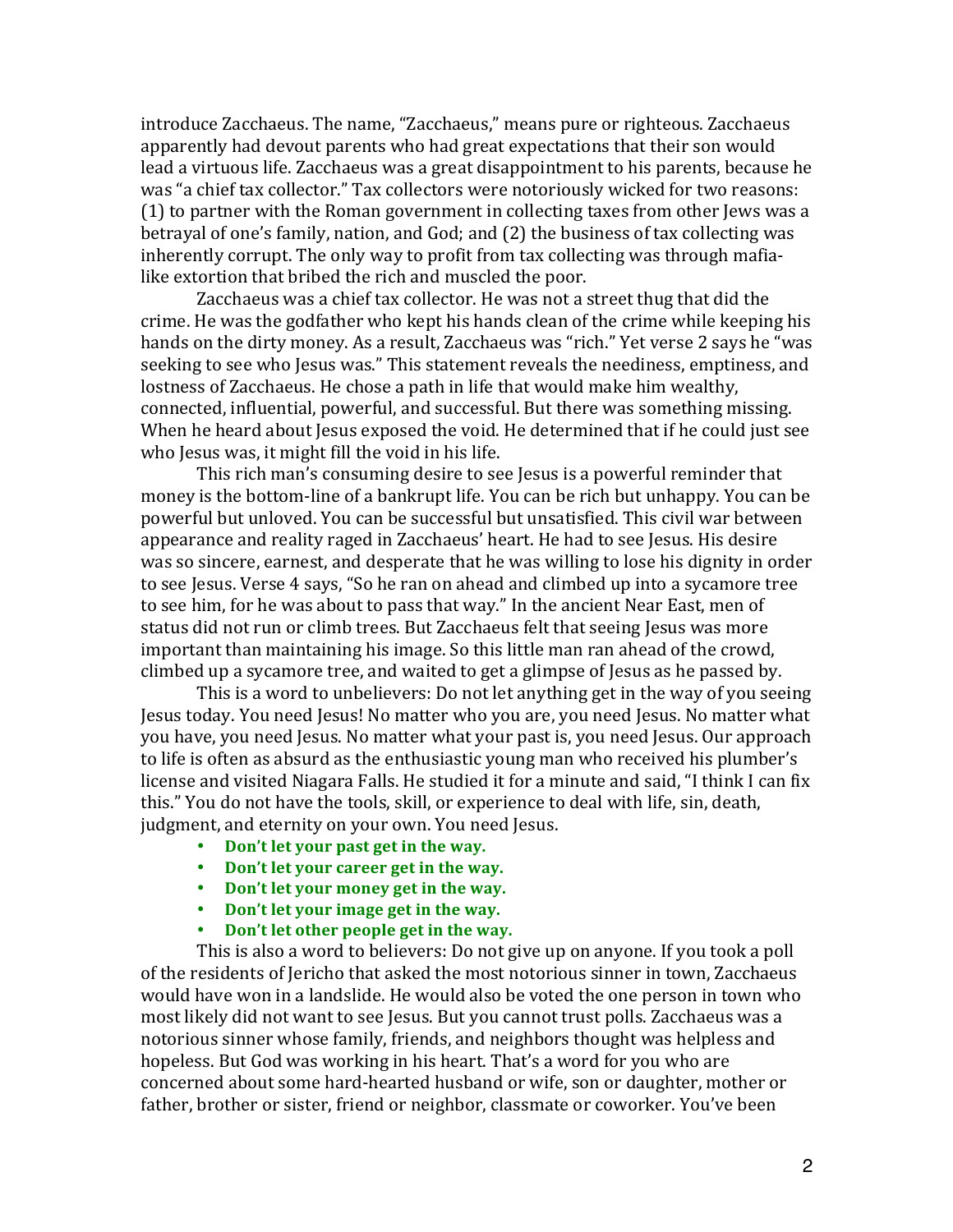praying for them. You been witnessing to them. And you've been waiting on them to change. But they seem to be getting worse, rather than better. But don't give up on them. Don't stop praying. Don't cut down the sycamore trees. Just because you cannot reach them does not mean Jesus cannot reach them.

THERE IS NO RUT SO DEEP YOU CANNOT LEAVE IT. **THERE IS NO DREAM SO LOST YOU CAN'T RETRIEVE IT.** THERE IS NO PAIN SO GREAT YOU CAN'T ENDURE IT. THERE IS NO SIN SO BAD THAT GOD CAN'T CURE IT.

At the end of Luke 18, Jesus ministers to the poorest man in Jericho, a blind beggar who sat by the road on the outskirts of town. At the beginning of Luke 19, Jesus ministers to the richest man in town. The good news is that Jesus loves you enough to meet you where you are - rich or poor, young or old, married or single, gay or straight, black or white, republican or democrat, if you grew up in Sunday school or if this is your first time in church.

# **II. THE PROOF OF A NEW BEGINNING**

**More than a century ago, CHARLES SPURGEON established a Pastor's College to train young men for ministry.** A famous feature of the college experience was "the question oak," a large tree on Spurgeon's estate where students gathered on Friday afternoons to ask Spurgeon questions and deliver extemporaneous sermons. On one occasion, Spurgeon called on a student to give a message on Zacchaeus. The student rose and **said: "Zacchaeus was of little stature. So am I. Zacchaeus was up a tree. So am I.**  Zacchaeus came down. So will I." Then he sat down as Spurgeon led his fellow students in applause.

You are a guilty sinner who has fallen short of the glory of God. You are up a tree and out on a limb unless the sovereign grace of God reaches out to you through Jesus Christ. But that does not mean you have no responsibilities before God. Zacchaeus came down out of the tree. So must you. As Jesus reaches out to you with his amazing grace, receive him with gratitude, repentance, trust, obedience, and joy. Jesus loves you enough to meet you where you are. But he loves you too much to let you stay there. A new beginning is only a beginning. There must be an initial conversion to Christ. There must also be an ongoing conversion to Christ. Christ wants to cancel your past, conquer your problems, and change your personality. True conversion changes your relationship to Jesus and to everything else.

## A. TRUE CONVERSION CHANGES YOUR RELATIONSHIP TO JESUS.

Zacchaeus wanted to see Jesus. But he did not want to be seen by anyone, especially Jesus. But verse 5 says, "And when Jesus came to the place, he looked up and said to him, 'Zacchaeus, hurry and come down, for I must stay at your house today." Can you imagine how Zacchaeus felt when he heard these words? "How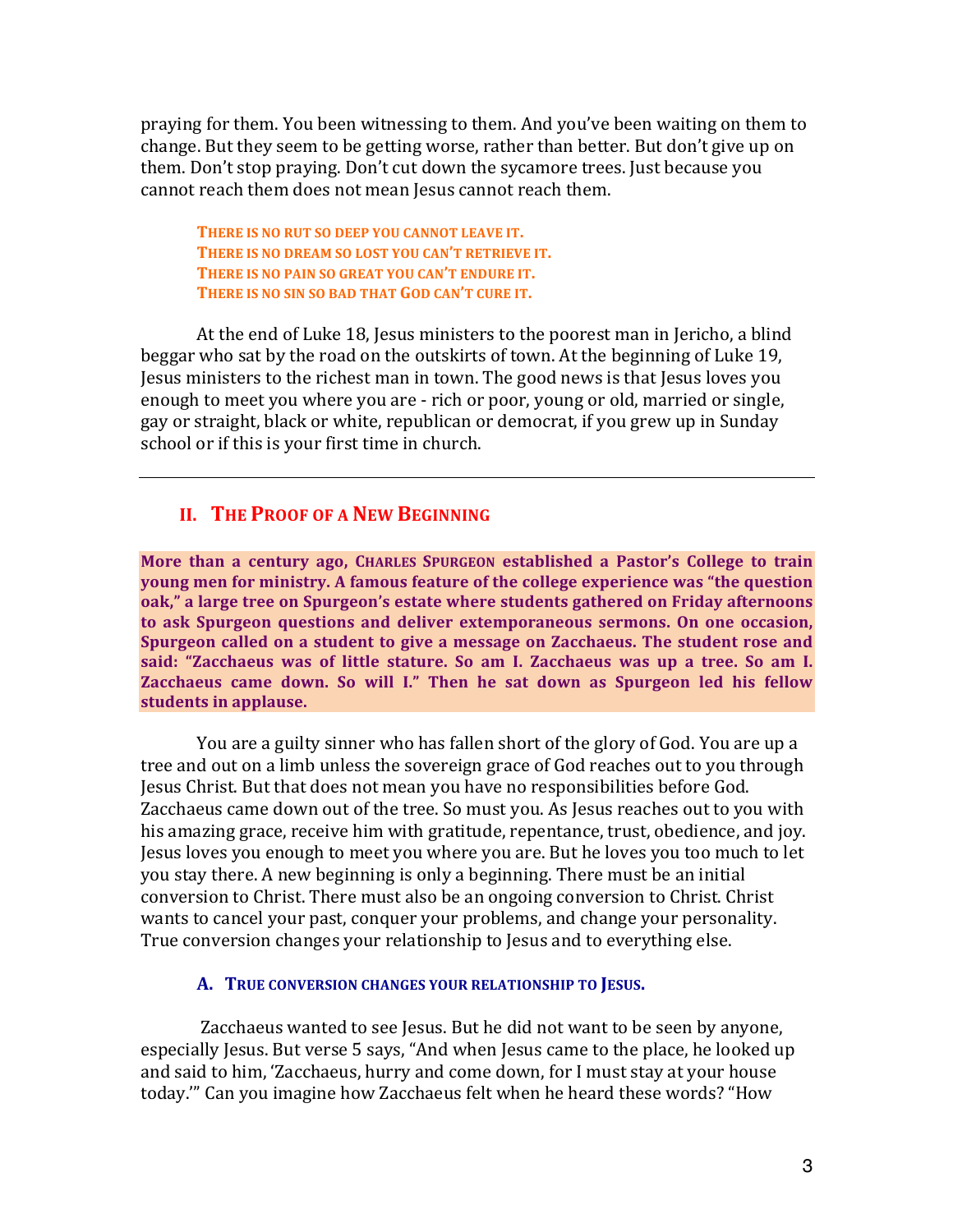does he know my name?" Zacchaeus thought. "If he knows my name, what else does he know about me?" Then Jesus commands him, "Zacchaeus, hurry and come down, for I must stay at your house today." This is the only time Jesus invites himself into someone's home. 

Verse 6 says, "So he hurried and came down and received him joyfully." Jesus called Zacchaeus to himself. And Zacchaeus received him. He did not stay up in that tree. Jesus said he must go to Zacchaeus' house "today." Not later. Not when Zacchaeus cleaned up his house. Not after Zacchaeus changed his ways. Zacchaeus did not tell Jesus, "You can come to my house later. Come after I have finished my career. Come after I'm done having a good time. Come after I have changed my ways and cleaned up my act." Just as quickly as the Lord extended grace, Zacchaeus received it. That is the proof that a real change has taken place in your life. Your relationship to Jesus changes. You receive him.

- If he comes to you as Savior, you receive his salvation.
- If he comes to you as Lord, you receive his rule.
- If he comes to you as King, you receive his authority.
- If he comes to you as protector, you receive his protection.
- If he comes to you as counselor, you receive his guidance.

Zacchaeus received Jesus with joy. This is what it means to receive Jesus. Jesus will not drag to heaven any person who does not want to go. Joy in Jesus is the mark of true conversion. Does Jesus bring you joy? 1 Peter 1:8-9 says, "Though you have not seen him, you love him. Though you do not now see him, you believe in him and rejoice with joy that is inexpressible and filled with glory, obtaining the outcome of your faith, the salvation of your souls."

#### **B.** TRUE CONVERSION CHANGES YOUR RELATIONSHIP TO OTHER PEOPLE.

Verse 7 says, "And when they saw it, they all grumbled, 'He has gone in to be the guest of a man who is a sinner." Luke 7:34 reports that people called Jesus "a friend of tax collectors and sinners." This was an indictment, not a compliment. Jesus' willingness to go to Zacchaeus' house was all the evidence they needed. How could Jesus be a man of God if he is willing to go home with someone like Zacchaeus? Imagine you lived in Jericho and heard about Zacchaeus' life changing experience with Jesus. But the next day he came back to rob you as he collected taxes. You would conclude Zacchaeus was a hypocrite and Jesus was a fraud. It is the same with you. If Jesus has given you a new beginning, it ought to show in how you treat other people. 

Verse 8 says, "And Zacchaeus stood and said to the Lord, 'Behold, Lord, the half of my goods I give to the poor. And if I have defrauded anyone of anything, I restore it fourfold." These acts of charity and restitution were more than the law required. It was a generous pledge that put Zacchaeus' entire fortune in jeopardy. Yet transforming grace changed his value system. Greed may not be your issue. But you must live a different life in the area that is your issue. The reality of your new life in Christ is evidenced at the point of your weakness. His problem was greed.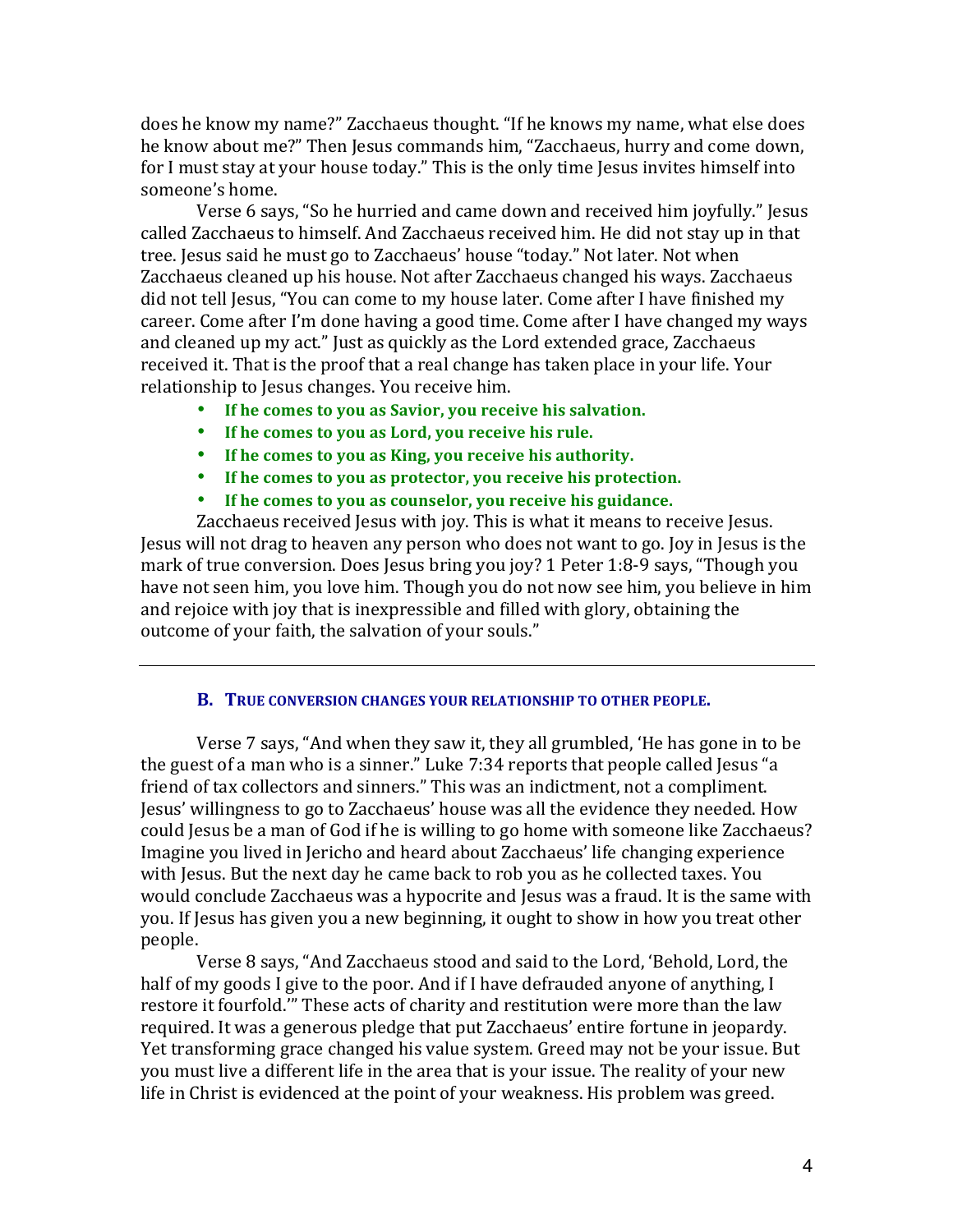Nobody would have believed he had changed unless he had changed at the point of his weakness. The proof of a new beginning is that you lay your sinful weakness at the feet of the Lord Jesus Christ.

## **III. THE PROMISE OF A NEW BEGINNING**

In verse 8, Zacchaeus vowed to give half of his estate to the poor and make full restitution to anyone he defrauded. In verses 9-10, Jesus responds to these generous vows Zacchaeus makes. These verses tell us the basis upon which Zacchaeus was saved: The divine promise of amazing grace, not the human performance of good works.

### A. THE WRITTEN WORD PROMISES SALVATION.

In verse 5, Jesus says, "Zacchaeus, hurry and come down, for I must stay at your house today." In verse 9, Jesus says, "Today salvation has come to this house, since he also is a son of Abraham." No one in Jericho would have dared go to Zacchaeus' house. They even grumbled against Jesus for going to the house of a sinner. But lesus declared that salvation had come to Zacchaeus' house. Salvation had not come because he promised to give half his money to the poor or to repay anyone from whom he had stolen. Jesus said that salvation came to his house because he was a son of Abraham. Jesus called Zacchaeus a son of Abraham because he exercised saving faith as Abraham did. Abraham believed the promise of God. By faith righteousness was accredited to his account and he was justified. Zacchaeus was a son of Abraham. Jesus had not yet died on the cross. But Zacchaeus believed the promise and was saved. This is how we are saved.

Romans 10:9-10 says: "If you confess with your mouth that Jesus is Lord and believe in your heart that God raised him from the dead, you will be saved. For with the heart one believes and is justified, and with the mouth one confesses and is saved." Verse 13 says: "For everyone who calls on the name of the Lord will be saved." You receive the gift of salvation if you believe the promise of God's word. And you can receive the assurance of salvation if you believe the promise of God's word. 1 John  $5:11-12$  says, "And this is the testimony, that God gave us eternal life, and this life is in his Son. Whoever has the Son has life; whoever does not have the Son of God does not have life." BILLY SUNDAY testified: "I am a Christian because God says so, and I did what he told me to do, and I stand on God's Word, and if the Book goes down, I'll go with it."

### **B.** THE LIVING WORD PROMISES SALVATION.

Verse 9 states the fact of Zacchaeus' conversion. Verse 10 states the foundation of Zacchaeus' conversion: "For the Son of Man came to seek and to save the lost." This is the Golden Verse of Luke's Gospel. JOSEPH PARKER commented: "The